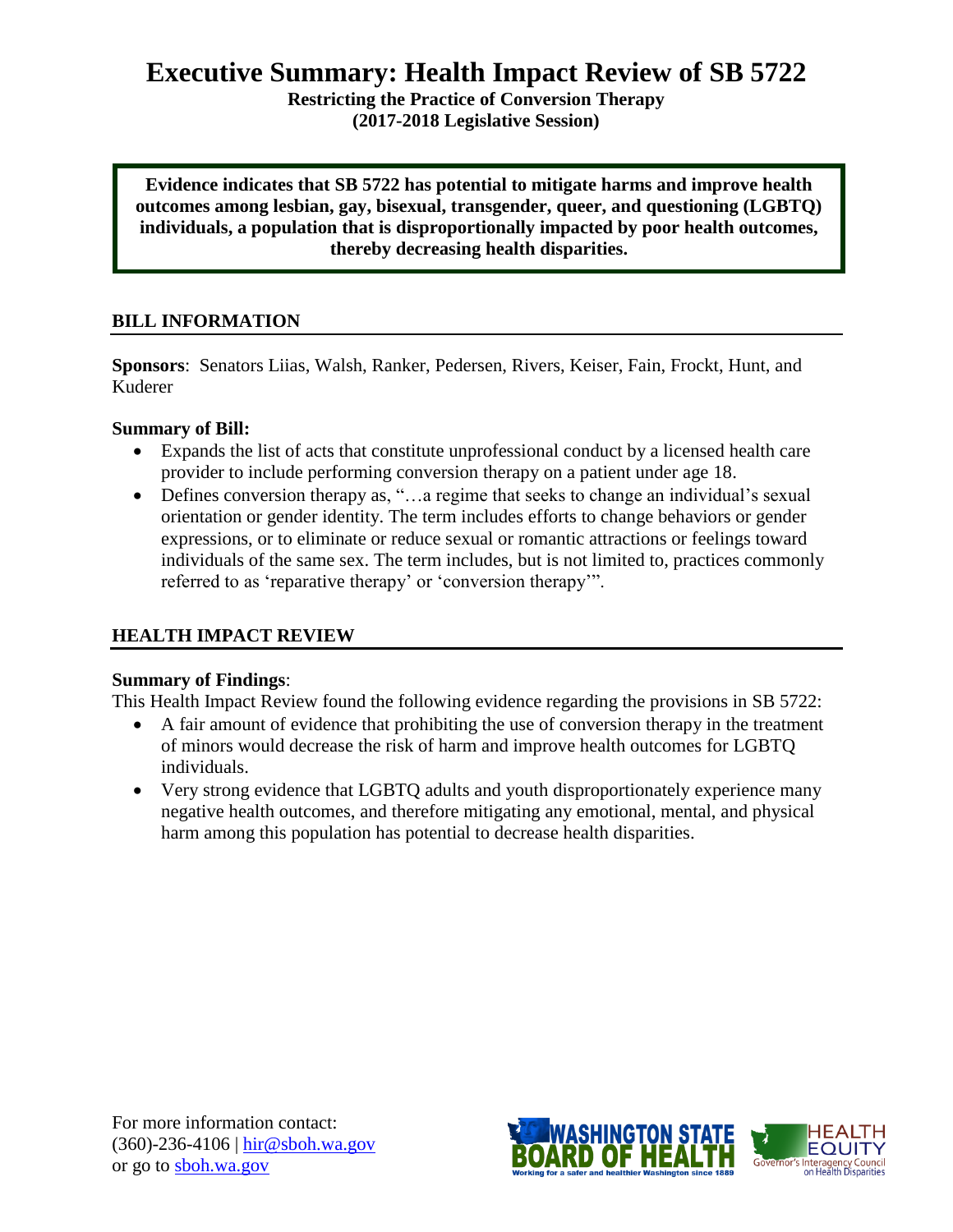# **Health Impact Review of SB 5722 Restricting the Practice of Conversion Therapy**

# **November 20, 2017**

Staff Contact: Alexandra Montaño

# **Contents**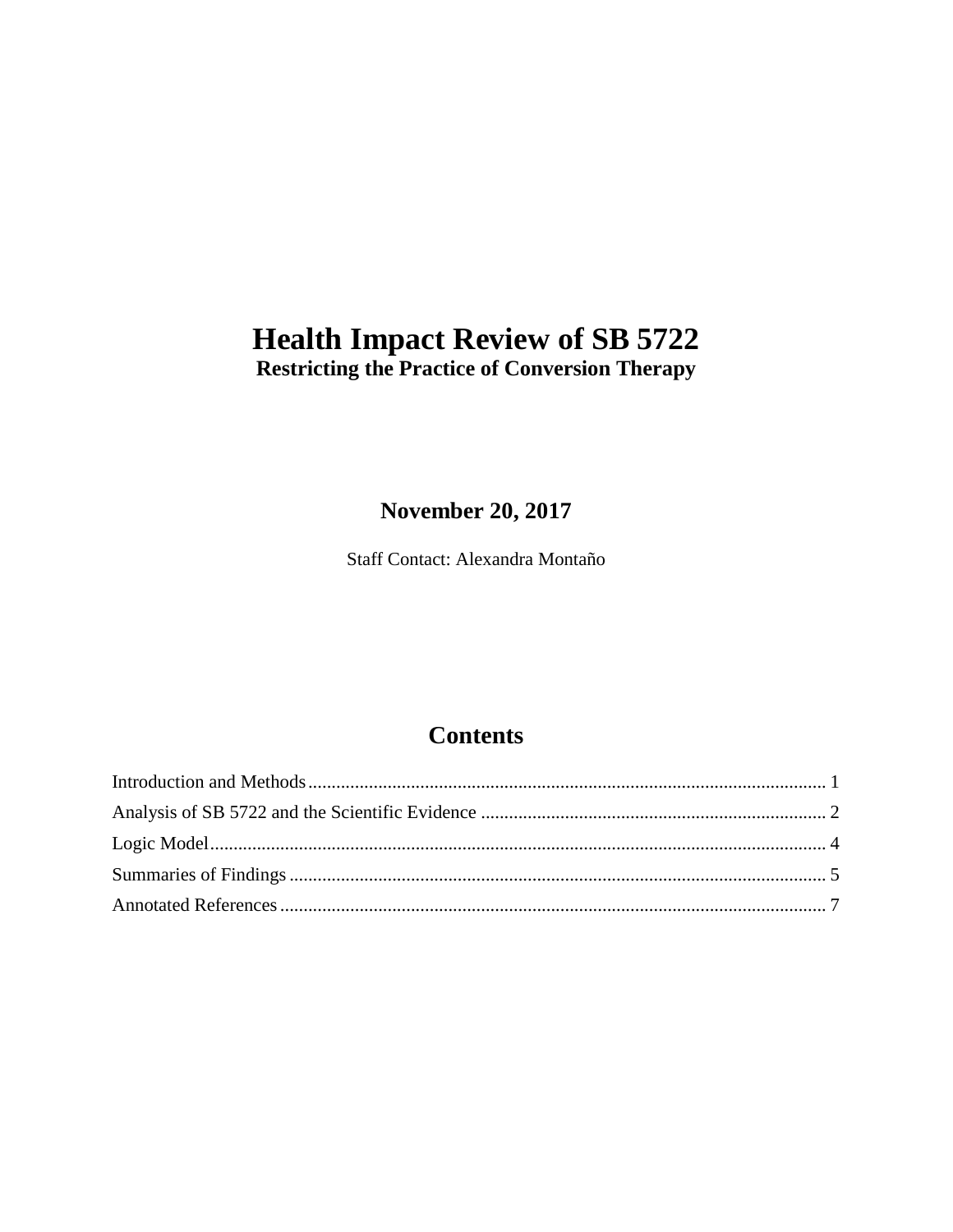# **Introduction and Methods**

<span id="page-2-0"></span>A Health Impact Review is an analysis of how a proposed legislative or budgetary change will likely impact health and health disparities in Washington state [\(RCW 43.20.285\)](http://apps.leg.wa.gov/rcw/default.aspx?cite=43.20.285). For the purpose of this review 'health disparities' have been defined as the differences in disease, death, and other adverse health conditions that exist between populations [\(RCW 43.20.270\)](http://apps.leg.wa.gov/rcw/default.aspx?cite=43.20.270). This document provides summaries of the evidence analyzed by State Board of Health staff during the Health Impact Review of Senate Bill 5722 [\(SB 5722\)](http://lawfilesext.leg.wa.gov/biennium/2017-18/Pdf/Bills/Senate%20Bills/5722.pdf) from the 2017-2018 legislative session.

Staff analyzed the content of SB 5722 and created a logic model depicting possible pathways leading from the provisions of the bill to health outcomes. We consulted with experts and stakeholders to better understand the potential impacts of this bill. State Board of Health staff can be contacted for more information on which stakeholders were consulted on this review. Staff conducted objective reviews of the literature for each pathway using databases including PubMed and Google Scholar.

The following pages provide a detailed analysis of the bill including the logic model, summaries of evidence, and annotated references. The logic model is presented both in text and through a flowchart (Figure 1). The logic model includes information on the strength of the evidence for each relationship. The strength-of-evidence has been defined using the following criteria:

- Not well researched: the literature review yielded few if any studies or only yielded studies that were poorly designed or executed or had high risk of bias.
- **A fair amount of evidence:** the literature review yielded several studies supporting the association, but a large body of evidence was not established; or the review yielded a large body of evidence but findings were inconsistent with only a slightly larger percent of the studies supporting the association; or the research did not incorporate the most robust study designs or execution or had a higher than average risk of bias.
- **Strong evidence:** the literature review yielded a large body of evidence on the relationship (a vast majority of which supported the association) but the body of evidence did contain some contradictory findings or studies that did not incorporate the most robust study designs or execution or had a higher than average risk of bias; or there were too few studies to reach the rigor of 'very strong evidence'; or some combination of these.
- **Very strong evidence:** the literature review yielded a very large body of robust evidence supporting the association with few if any contradictory findings. The evidence indicates that the scientific community largely accepts the existence of the association.

The annotated references are only a representation of the evidence and provide examples of current research. In some cases only a few review articles or meta-analyses are referenced. One article may cite or provide analysis of dozens of other articles. Therefore the number of references included in the bibliography does not necessarily reflect the strength-of-evidence.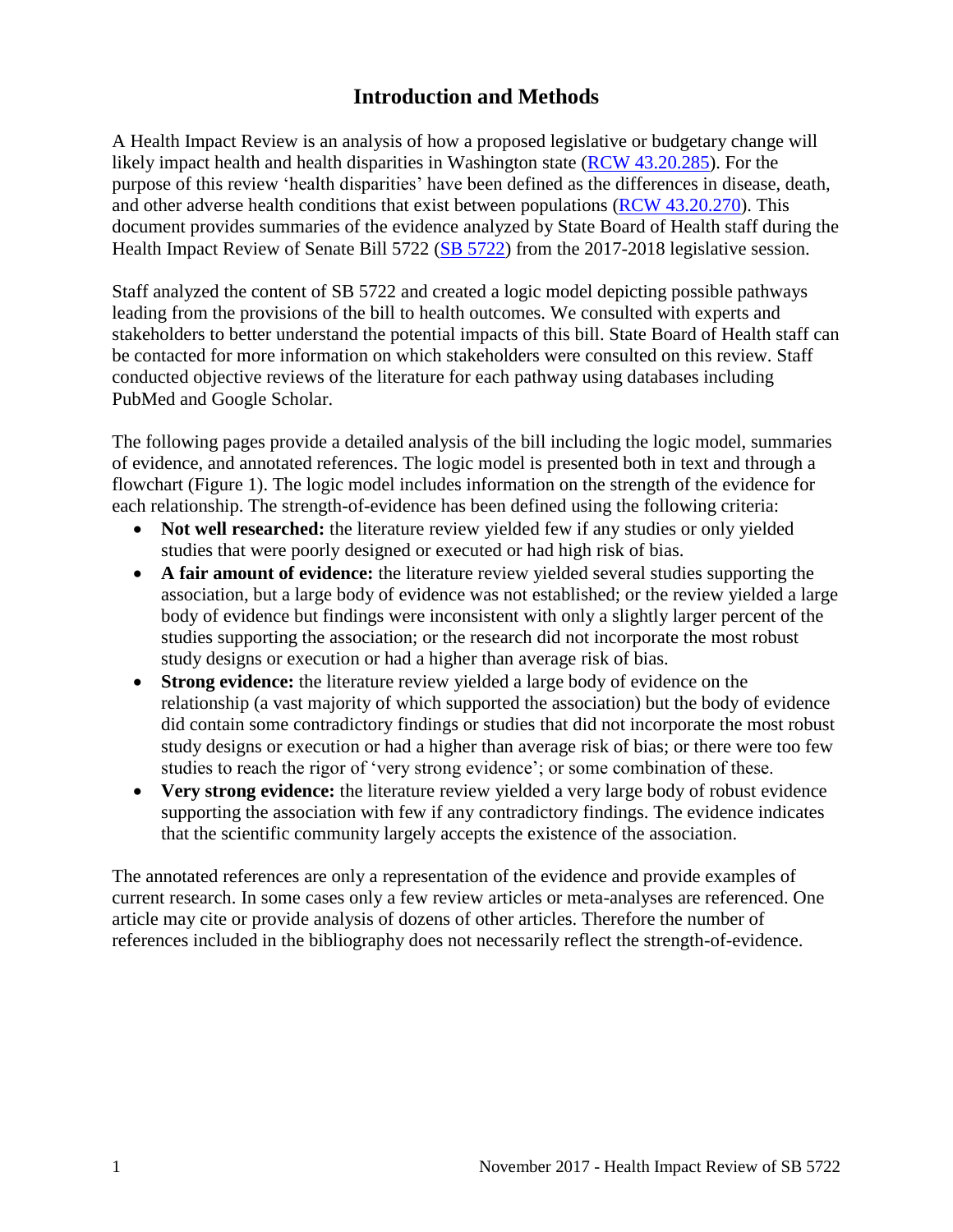## **Analysis of SB 5722 and the Scientific Evidence**

#### <span id="page-3-0"></span>*Summary of SB 5722*

- Expands the list of acts that constitute unprofessional conduct by a licensed health care provider to include performing conversion therapy on a patient under age 18.
- Defines conversion therapy as, "…a regime that seeks to change an individual's sexual orientation or gender identity. The term includes efforts to change behaviors or gender expressions, or to eliminate or reduce sexual or romantic attractions or feelings toward individuals of the same sex. The term includes, but is not limited to, practices commonly referred to as 'reparative therapy' or 'conversion therapy'".

#### *Health impact of SB 5722*

Evidence indicates that SB 5722 has potential to mitigate harms and improve health outcomes among lesbian, gay, bisexual, transgender, queer, and questioning (LGBTQ) individuals, a population that is disproportionally impacted by poor health outcomes, thereby decreasing health disparities.

#### *Scope of this Health Impact Review*

In 2013, the Diagnostic and Statistical Manual of Mental Disorders (DSM-5) removed "gender identity disorder" (GID) and replaced it with diagnostic and treatment criteria for "gender dysphoria".<sup>i</sup> The American Psychiatric Association (APA) describes gender dysphoria as, "...a conflict between a person's physical or assigned gender and the gender with which he/she/they identify."<sup>1</sup> There are a number of treatment options outlined in the DSM-5 including counseling, cross-sex hormones, puberty suppression, and gender reassignment surgery. Given that the goal of these treatment options are to support individuals in their distress and allow them to find comfort in their gender identity rather than to change it, much of the literature around gender dysphoria (and the formerly recognized gender identity disorder) are outside the scope of this HIR. However, even with these established mental health parameters in place there is still the chance that an individual may be exposed to conversion therapy practices as they are seeking counseling or other treatment.

#### *Pathways to health impacts*

The potential pathways leading from SB 5722 to decreased health disparities are depicted in Figure 1. There is a fair amount of evidence that conversion therapy is associated with negative health outcomes such as depression, self-stigma, cognitive and emotional dissonance, emotional distress, and negative self-image.<sup>[1-7](#page-8-1)</sup> The body of evidence may have been large enough to reach a 'strong' association, however the available studies have serious methodological problems. Research ethics make it difficult to rigorously study a practice associated with harm. To our knowledge, there are very few studies examining the effects of conversion therapy on adolescents and no studies examining the effects on children.

Although a small number of studies have indicated that conversion therapy is associated with positive health outcomes (e.g. developing a sense of community), the evidence indicates that these positive outcomes are consistent with benefits offered by general mutual support groups.

l i "What Is Gender Dysphoria?" American Psychiatric Association, Feb. 2016, www.psychiatry.org/patientsfamilies/gender-dysphoria/what-is-gender-dysphoria.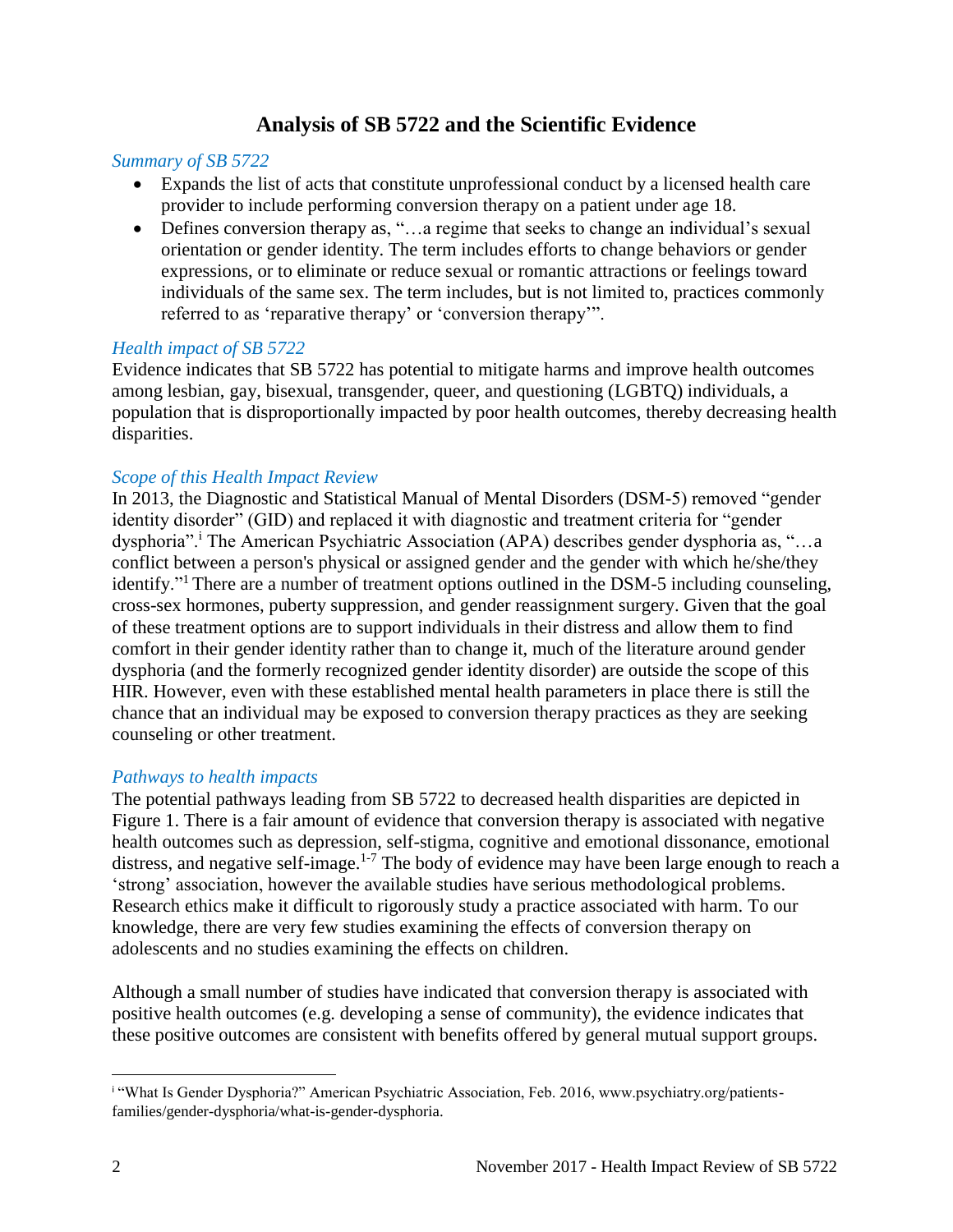Therefore providing support groups within an affirmative and multiculturally competent framework could provide the same benefits without the potential negative health impacts of conversion therapy. [1-7](#page-8-1) Moreover, there is little to no evidence that conversion therapy is associated with reduced same-sex attraction or increased other-sex attractions.<sup>[1,](#page-8-1)[3,](#page-8-2)[5-7](#page-9-0)</sup> The American Psychological Association Ethics Code indicates that avoiding harm is an obligation of mental health providers and that in order for a treatment to be ethical it must both have evidence of efficacy and have no serious negative side effects.<sup>[1](#page-8-1)</sup>

There is very strong evidence indicating that LGBTQ adults and youth disproportionately experience many negative health outcomes. For example, data indicate that LGBTQ youth are more likely to consider or attempt suicide; skip school because they feel unsafe; have property damaged or stolen while at school; and use alcohol, tobacco, and other illegal substances.<sup>[8-13](#page-10-0)</sup> Mitigating any emotional, mental, and physical harm and improving health outcomes among this population therefore has potential to decrease health disparities.

#### *Magnitude of impact*

While the number of youth in Washington being subjected to conversion therapy as defined by SB 5722 is unknown, the literature indicates that large proportions of surveyed individuals who have been a part of conversion therapy report adverse health effects associated with these efforts. For example, in one study 37% of participants reported that conversion therapy was moderately or severely harmful for them and in another study 100% of participants reported stifling their authentic feelings as a result of conversion therapy.<sup>[2,](#page-8-3)[3](#page-8-2)</sup> These negative impacts can be severe and include self-reproach, depression, post-traumatic stress disorder, shame, guilt, and selfdestructive behavior. $1-5$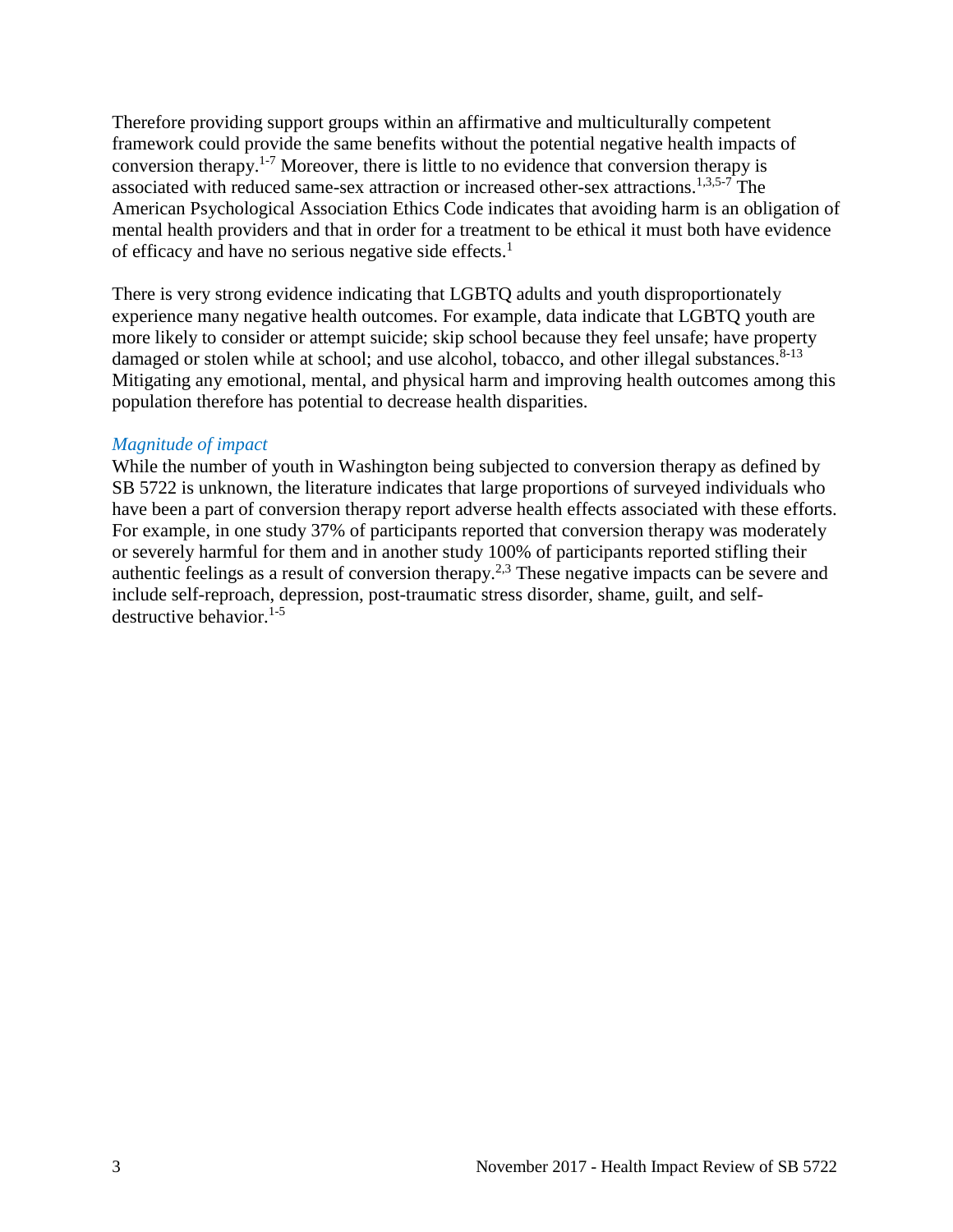# **Logic Model**

<span id="page-5-0"></span>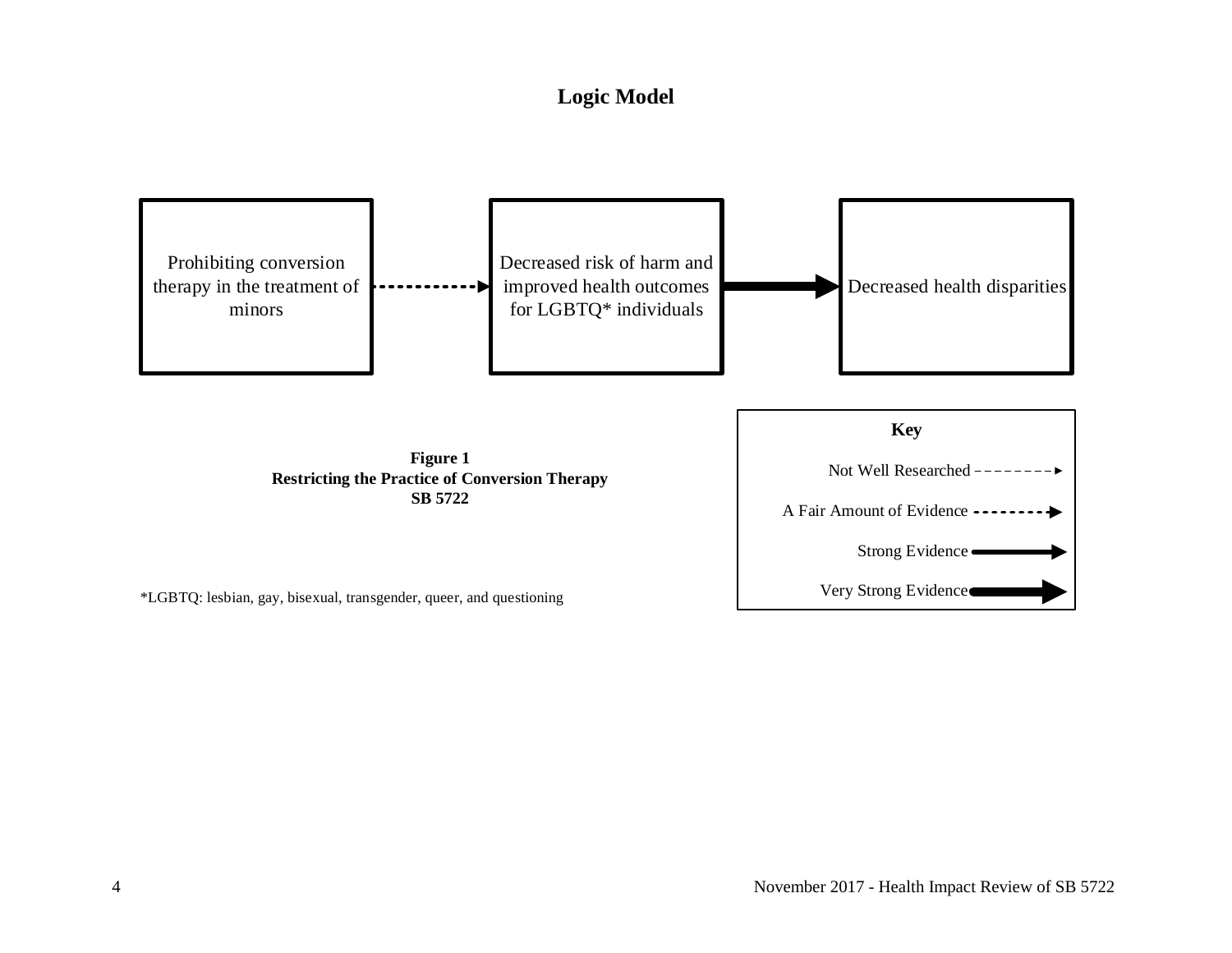## **Summaries of Findings**

#### <span id="page-6-0"></span>**Will prohibiting the use of conversion therapy in the treatment of minors decrease risk of harm and improve health outcomes for lesbian, gay, bisexual, transgender, queer, and questioning (LGBTQ) youth?**

There is a fair amount of evidence that conversion therapy is associated with negative health outcomes such as depression, self-stigma, cognitive and emotional dissonance, emotional distress, and negative self-image.<sup>[1-7](#page-8-1)</sup> The published articles on the efficacy of conversion therapy have not stood up well against the scrutiny of the scientific community. Several researchers have conducted reviews of the literature on conversion therapy and have overwhelmingly concluded that the majority of these studies have serious methodological problems. When considering the body of literature as a whole (including strength of the studies and measured outcomes), most reviewers have concluded that there is little to no evidence that conversion therapy is associated with reduced same-sex attraction or increased other-sex sexual attractions, little evidence that there are positive health impacts associated with conversion therapy, and a fair amount of evidence that there are negative emotional, mental, and physical health outcomes associated with these interventions. In addition, researchers have indicated that the positive outcomes that some studies have found to be associated with conversion therapy are consistent with benefits observed from general mutual support groups (e.g. developing a sense of community). Therefore providing support groups within an affirmative and multiculturally competent framework could provide the same benefits without the potential negative health impacts of conversion therapy.

Perhaps due to a more established diagnosis and treatment landscape around gender dysphoria, the majority of the literature about conversion therapy focuses on sexual orientation rather than gender identity. Therefore, the strength-of-evidence for this research question is based on available literature regarding sexual orientation change efforts only.

Before the release of the DSM-5, a task force of the American Psychiatric Association compiled literature to support the development of treatment recommendations for GID. Among adolescents, the task force indicated that, "[a]ttempts to engage the individual in more in-depth psychotherapy to "cure" them of their gender dysphoria are currently not considered fruitful by the mental health professionals with the most experience working in this area."<sup>[14](#page-12-0)</sup> Recommendations for children under the age of 12 are more conflicting, particularly around treatment goals and objectives. The task force report described,

The overarching goal of psychotherapeutic treatment for childhood GID is to optimize the psychological adjustment and wellbeing of the child. What is viewed as essential for optimizing the wellbeing of the child differs among clinicians, as does the manner in which the various potential goals of treatment should be prioritized relative to one another. For example, should reshaping the child's gender behaviors (e.g., increasing gender-conforming behaviors and/or decreasing gender nonconforming behaviors) be a primary therapeutic goal? Some have argued against directly targeting nonconforming behaviors…Modifying the child's cross-gender behaviors has been suggested by others to alleviate short term distress by improving peer relations and perhaps preventing the development of other psychopathological sequelae.<sup>[14](#page-12-0)</sup>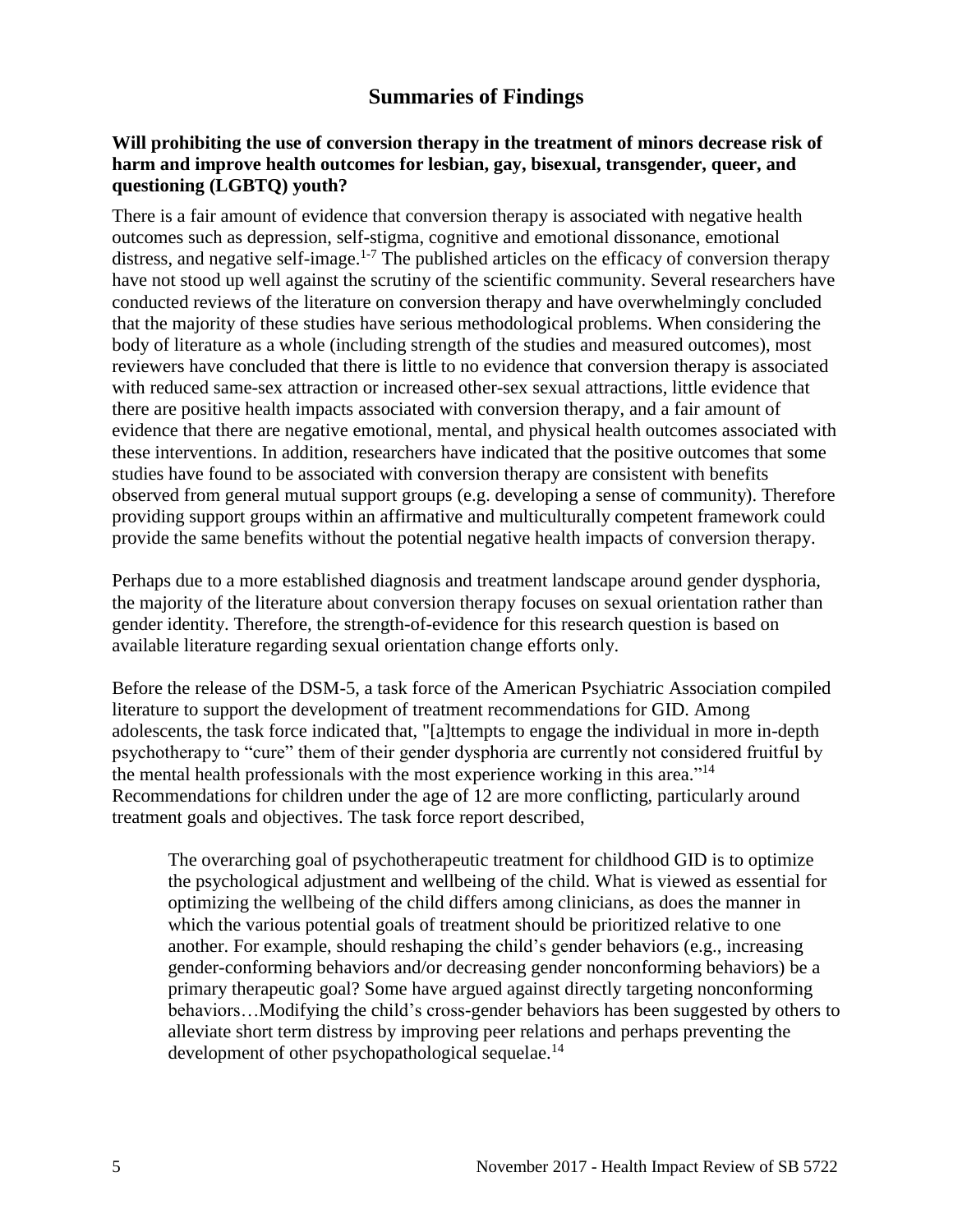Although the body of literature examining outcomes following an effort to change an individual's gender identity is almost nonexistent, recommendations suggest that treatment based on changing gender identity is not well supported among the medical community.

### **Will decreasing risk of harm and improving health outcomes for LGBTQ individuals decrease health disparities?**

There is very strong evidence indicating that LGBTQ adults and youth disproportionately experience many negative health outcomes. For example data indicate that LGBTQ youth are more likely to consider or attempt suicide; skip school because they feel unsafe; have property damaged or stolen while at school; use alcohol, tobacco, and other illegal substances; and have a high Body Mass Index (BMI).<sup>[8-12](#page-10-0)</sup> Further, among adolescents, victimization from peers that is related to sexual orientation and gender identity or expression is associated with higher levels of depressive symptoms and a diminished sense of belonging at school.<sup>[13](#page-12-1)</sup> Data from the Washington State Healthy Youth Survey also indicate that students who are harassed at school due to their perceived sexual orientation (irrespective of how they actually identify) are also more likely to suffer from negative health outcomes such as substance use; homelessness; lower grades; and suicide contemplation or attempts.<sup>[8](#page-10-0)</sup> This measure does not directly indicate health disparities experienced by LGBTQ youth in Washington because these students did not selfidentify but rather indicated that they had been harassed for being *perceived* as lesbian, gay, or bisexual. This measure does provide some important information though, such as insights into the social stigma, harassment, and discrimination that exist in Washington's schools in relation to sexual orientation, and the negative health outcomes that are associated with this stigma. Because LGBTQ youth and adults disproportionately experience many negative health outcomes, mitigating any emotional, mental, and physical harm among this population has potential to decrease these health disparities.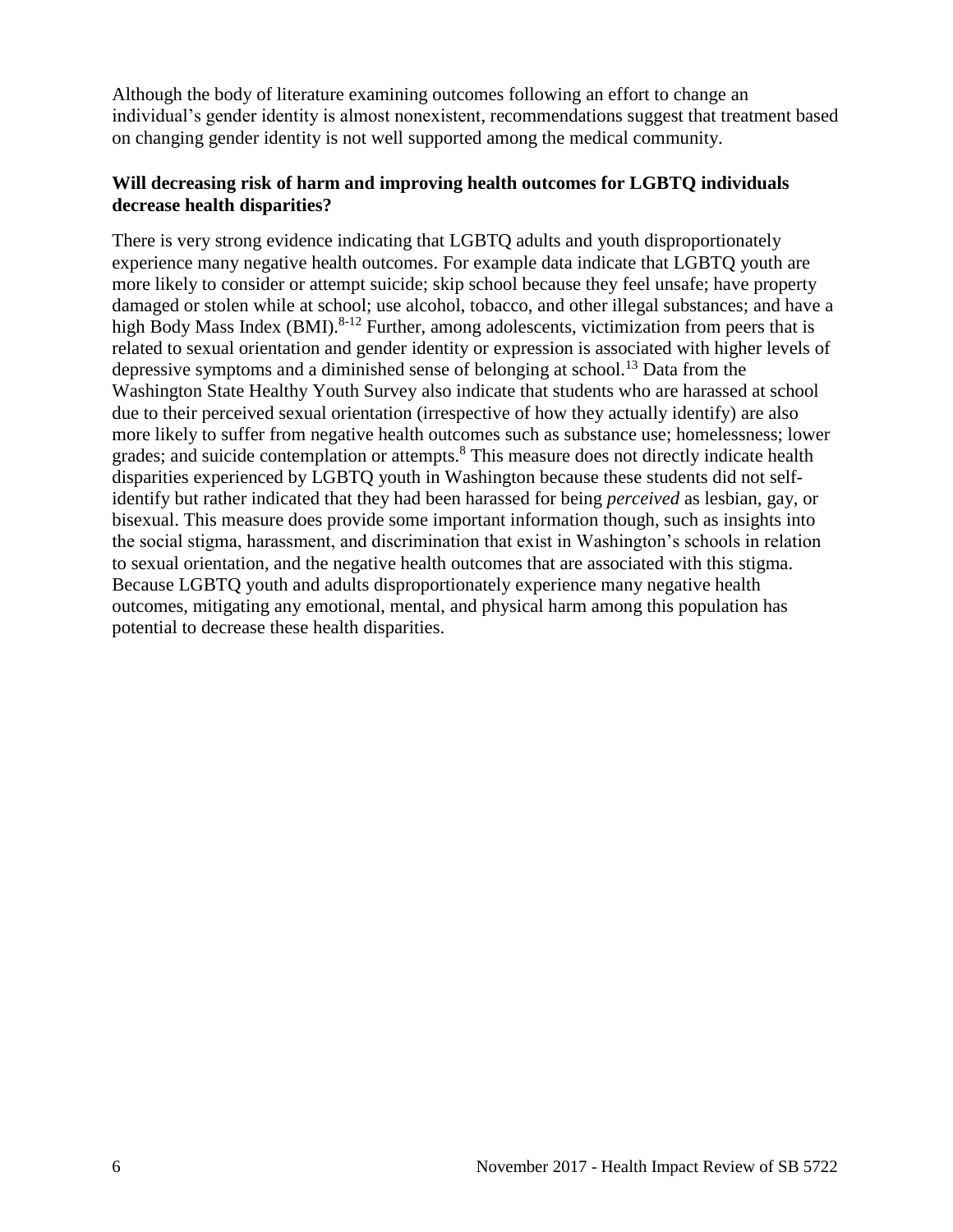## **Annotated References**

## <span id="page-8-1"></span><span id="page-8-0"></span>1. **American Psychological Association.** *Report of the American Psychological Association Task Force on Appropriate Therapeutic Responses to Sexual Orientation.* **2009.**

The American Psychological Association established a Task Force on Appropriate Therapeutic Reponses to Sexual Orientation. The task force released a report in 2009 which presented findings from a review of the peer-reviewed literature on the psychotherapy and psychology of sexual orientation written between 1960 and 2007. The report indicates that a majority of the 83 studies evaluated had serious methodological problems. The task force concluded that there is little if any evidence that sexual orientation change efforts (SOCE) lead to reduced same-sex attraction or increased other-sex sexual attractions. In addition, the task force concluded that there is some evidence that individuals have experienced harm from SOCE. Some studies have found SOCE to be associated with negative health outcomes such as emotional distress and negative self-image, while other studies have found SOCE to be associated with positive outcomes such as developing a sense of community. The report indicates, though, that the positive outcomes identified are consistent with benefits observed from general mutual support groups. Therefore providing support groups within an affirmative and multiculturally competent framework could provide the same benefits while mitigating the harmful aspects of SOCE. The task force also reviewed the literature on the impact of SOCE on children and adolescents. They found that little research has been done in this area, and that the few studies that have been conducted found no evidence that psychotherapy for children impacts adult sexual orientation. They also raised concerns that these interventions could lead to self-stigma and stress among children and adolescents. The research indicates that SOCE for adolescents often do not present medically accurate information, are fear-based, and have potential to increase social stigma.

#### <span id="page-8-3"></span>2. **Bradshaw K, Dehlin JP, Crowell KA, et al. Sexual orientation change efforts through psychotherapy for LGBQ individuals affiliated with the Church of Jesus Christ of Latter-day Saints.** *Journal of Sex & Marital Therapy.* **2014:1-22.**

Bradshaw et al. conducted a survey of current and former members of the Mormon church who had experienced various types of therapies to address same-sex attraction. Of the 1,612 adults surveyed 93 reported experiencing aversion therapy practices, and 465 reported experiencing psychotherapy where the primary goal was sexual orientation change. Of these participants who experienced some type of sexual orientation change effort, 79% rated their experience as not effective at all (42%), moderately harmful (21%), or severely harmful (16%). Less than 4% reported any change in sexual attraction.

## <span id="page-8-2"></span>3. **Fjelstrom Jo Lcsw. Sexual orientation change efforts and the search for authenticity.** *Journal of Homosexuality.* **2013;60(6):801-827.**

Fjelstrom conducted personal interviews using a structured interview guide (n=15). All participants had taken part in sexual orientation change efforts. The authors indicate that 100% of the participants expressed "suppressing and stifling their authentic feelings. Common themes identified through analysis of the interview transcripts were participants, "hiding their true feelings, trying to 'pass' as heterosexual, working hard to convince themselves that change was occurring, dissembling about their feelings to others, and separating themselves from portions of their identities." The researcher found that, among this group of participants, these therapy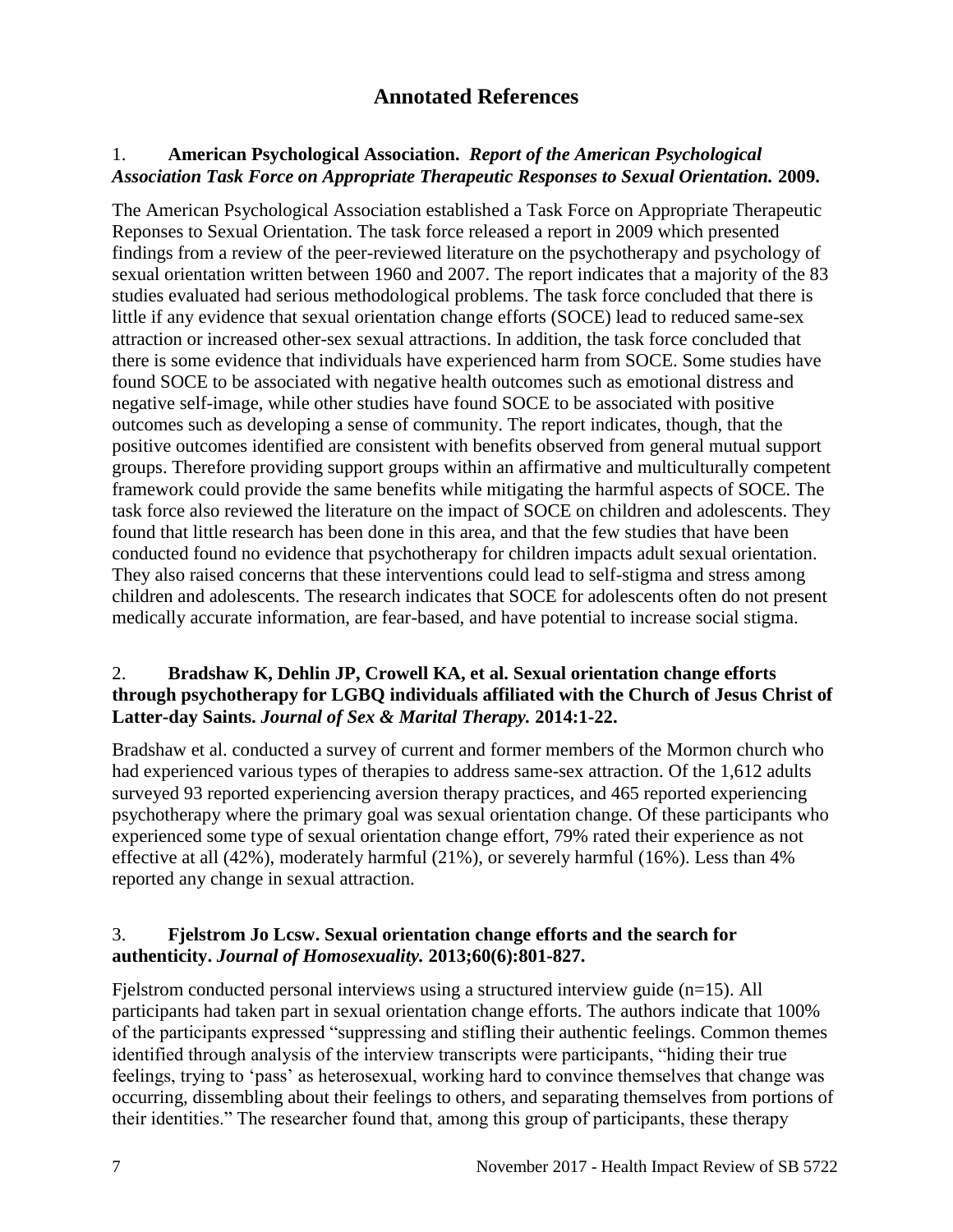techniques were often offered by unlicensed counselors rather than licensed therapists. Many participants reported experiencing cognitive/emotional dissonance and self-reproach and feeling inferior, emotionally injured, hopeless, and shamed during and after going through sexual orientation change efforts. The limitations listed in the article include potential interviewer bias, the dependence on retrospective accounts, and the use of a convenience sample.

### 4. **Flentje A., Heck NC, Cochran BN. Experiences of ex-ex-gay individuals in sexual reorientation therapy: Reasons for seeking treatment, perceived helpfulness and harmfulness of treatment, and post-treatment identification.** *Journal of Homosexuality.*  **2014;61(9):1242-1268.**

Flentje et al. conducted a qualitative survey of open-ended questions with 38 adults recruited via snowball sampling and the internet. Participants met the inclusion criteria if they had been through any kind of psychotherapy aimed at changing their sexual orientation from lesbian, gay, or bisexual to heterosexual. The 38 participants provided information on 113 episodes of sexual orientation change therapy sessions. Researchers analyzed survey responses for short and long term benefits and harms associated with the therapy as reported by the survey participants. Eighteen percent of therapy visits were classified by participants as providing a sense of connectedness and support. 31% of therapy episodes were classified as not helpful in the longterm. The most commonly reported short-term harms included predictors of anxiety and depression, with 15% of therapy episodes classified as provoking shame and guilt. 21% of therapy episodes were reported to have no long-term harms, while 18.6% were reported to cause long term guilt, shame and self-hatred.

## <span id="page-9-0"></span>5. **Hein Laura C. Matthews Alicia K. Reparative therapy: The adolescent, the psych nurse, and the issues.** *Journal of Child and Adolescent Psychiatric Nursing.* **2010;23(1):29- 35.**

Hein et al. conducted an in-depth literature review of evidence relating to sexual orientation change efforts. They did not identify any youth-based studies that had considered the effects of orientation change efforts. The researchers indicate that there is no conclusive empirical evidence that these approaches provide benefits to patients, and that a number of harmful consequences of these therapies on adults have been documented by former patients as well as the literature. These negative impacts (as reported by the literature, statements by former patients and mental health providers, and case reports) include: anxiety, depression, avoidance of intimacy, sexual dysfunction, post-traumatic stress disorder, lack of self-confidence and selfefficacy, shame, guilt, self-destructive behavior, and suicidality.

## 6. **Karten Elan Y. Wade Jay C. Sexual orientation change efforts in men: A client perspective.** *Journal of Men's Studies.* **2010;18(1).**

Karten et al. distributed surveys to 117 adult men who had recently participated in sexual orientation change efforts. The post intervention survey asked participants to assess their changes in sexual and psychological functioning after the change effort. They found a statistically significant decrease in homosexual feelings and behavior and increase in heterosexual feelings and behavior. The researchers found that on average men reported positive changes in their psychological well-being, such as increased self-esteem, social functioning and decreased depression, self-harm behavior, and thoughts of and attempts at suicide. The authors acknowledged the following limitations of this study: the study was based on self reported data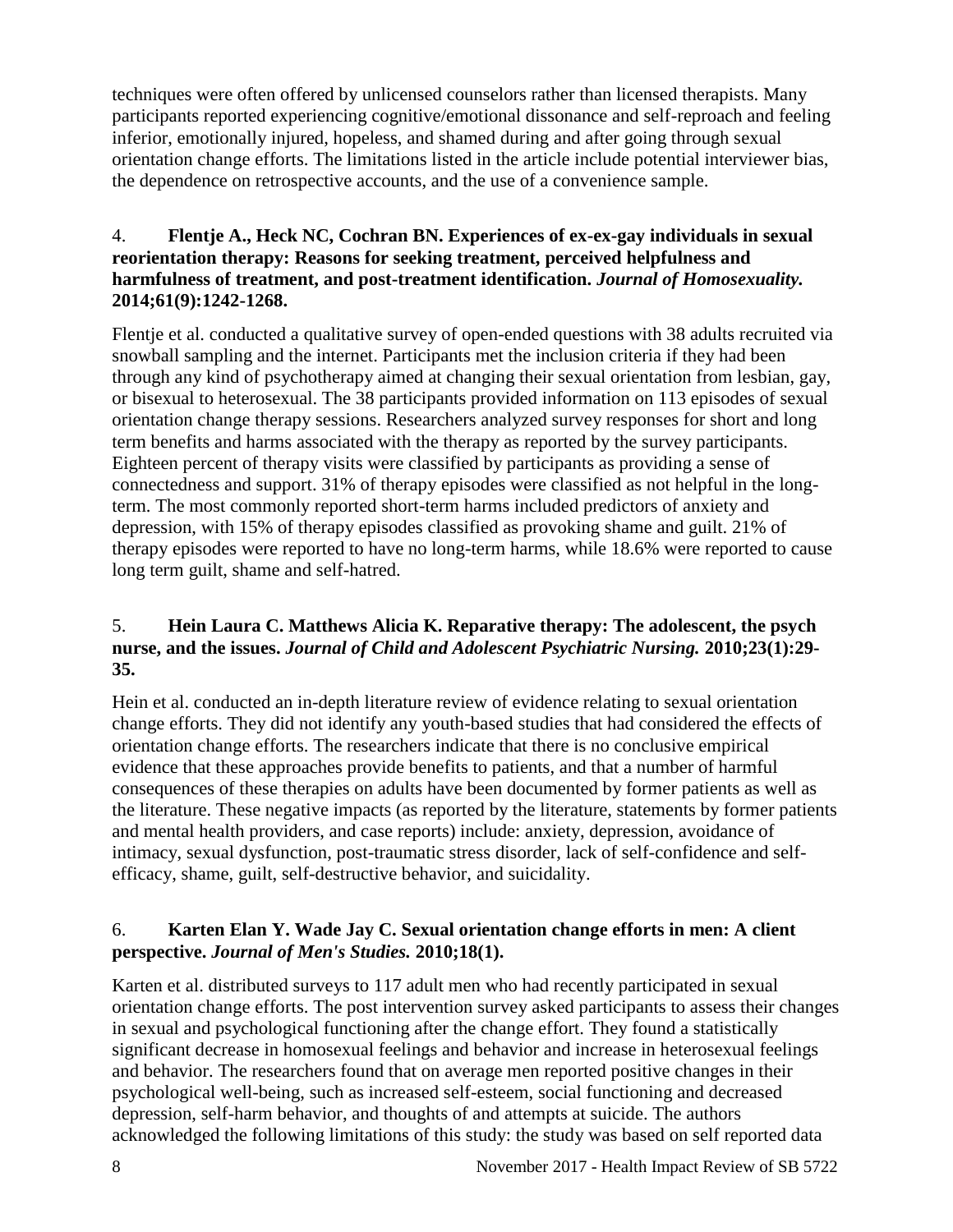that was collected at one point in time but that asked participants to assess feelings and behaviors at the current time and then at a point in time before they initiated the change therapy; participants may have exaggerated the changes due to social desirability or cognitive dissonance; the measures do not have extensive validation research and assessed changes in sexual behavior and feelings rather than changes in sexual orientation per se; there was no control group; and the findings were correlational in nature and causal relationships cannot be attributed to the variables.

#### 7. **Serovich Julianne M. Craft Shonda M. Toviessi Paula Gangamma Rashmi McDowell Tiffany Grafsky Erika L. A systematic review of the research base on sexual reorientation therapies.** *Journal of Marital and Family Therapy.* **2008;34(2):227-238.**

Serovich et al. conducted a systematic review of the literature on sexual orientation change therapy. They found 28 peer-reviewed articles that fit their inclusion criteria. The aim of this study was to analyze the strength of the studies conducted on this topic, not the findings of these studies. The researchers conclude that although many of these studies used ample sample sizes, most of the studies did not report essential information such as drop-out rate and participant demographics. Most of the studies also did not include control groups or long-term longitudinal follow-up. They conclude that the body of evidence on the efficacy of these therapeutic practices is lacking scientific rigor and that this calls into question the validity of interventions based on a "flawed empirical database."

### <span id="page-10-0"></span>8. **Washington State Healthy Youth Survey. QxQ Analysis. 2016; [http://www.askhys.net/Analyzer.](http://www.askhys.net/Analyzer) Accessed August 14, 2017.**

Data from the 2016 Washington State Healthy Youth Survey indicate that around 11% of 8th grade students, 9% of 10th grade students, and about 7% of 12th students have been harassed at school due to perceived sexual orientation. These students (regardless of how they actually identify) are significantly more likely than their peers who have not been subjected to such harassment to experience more risk factors and negative health outcomes. For example, youth who are harassed for being perceived as gay, lesbian, or bisexual are more likely to be currently using alcohol, cigarettes, marijuana, pain killers, or other illegal drugs; are more likely to have been involved in a physical fight at school; are less likely to be living with their parents (e.g. are homeless, living in a shelter, living with friends); have lower grades; and are more likely to suffer from depression and to contemplate or attempt suicide. Note that this information only indicates the existence of an association between harassment based on perceived sexual orientation and these negative health outcomes and does not indicate causation. This basic analysis of the data did not control for confounding factors. In addition, the Healthy Youth Survey does not collect information on sexual orientation as self-identified by the student, but only collected data on whether or not a student had been harassed for their perceived sexual orientation. The data indicate, though, that students who reported being bullying in general (although they also saw worse health outcomes than their peers who did not report being bullied) were not as likely to experience many of these negative outcomes as students that were bullied specifically about their perceived sexual orientation. For example,  $8.1\%$  ( $\pm$  1.2) of 12th grade students who reported that they were not bullied in the past 30 days were living with someone aside from their parents and 13.0%  $(\pm 2.4)$  of 12th graders who reported being bullied in the past 30 days were living with someone other than a parent, while  $28.4\%$  ( $\pm$  6.4) of the 12th graders who reported being harassed due to their perceived sexual identity in the past 30 days were living with someone other than a parent. This measure may provide some insight into the social stigma,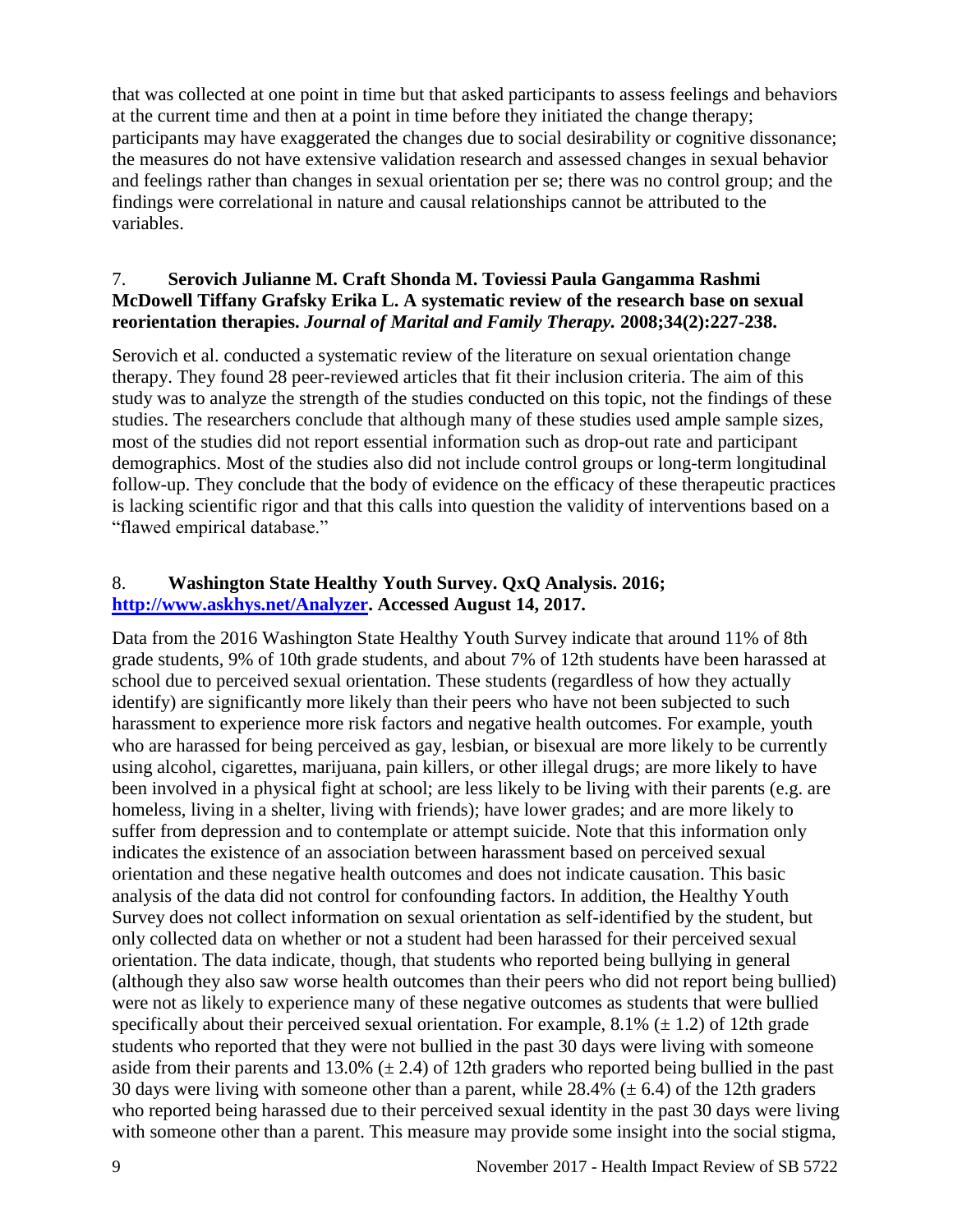harassment, and discrimination that exists in Washington's public schools in relation to sexual orientation, and the negative health outcomes that are associated with this harassment.

#### 9. **Balsam Kimberly F. Beadnell Blair Riggs Karin R. Understanding sexual orientation health disparities in smoking: A population-based analysis.** *American Journal of Orthopsychiatry.* **2012;82(4):482-493.**

Balsam et al. analyzed Washington State Behavioral Risk Factor Surveillance System data from 2003 to 2007. Survey participants were asked to indicate whether they consider themselves to be 'heterosexual,' 'homosexual,' or 'bisexual, or something else.' Respondents who recorded 'other' or 'don't know/not sure' were excluded from analysis. The researchers found that respondents who self-identified as lesbian, gay, or bisexual were more likely to smoke cigarettes. The researchers conducted modeling in order to identify protective factors and risk factors for smoking. They found that psychological distress and life dissatisfaction were risk factors for lesbian, gay, and bisexual populations. They point to other research which has found higher levels of anxiety and depression among LGBTQ individuals. Balsam et al. found that alcohol use is a risk factor for smoking, and they also pointed to previously published evidence that alcohol use rates are higher among LGBTQ populations. They also found tobacco marketing targeted at LGBTQ communities as well as single relationship status were risk enhancers for smoking. Note that the researchers also identified protective factors among lesbian, gay, and bisexual participants such as higher education levels. In addition, there are trends that are unique to subpopulations (such as different risk or protective factors for bisexual women than for lesbian women), so the researchers are careful not to generalize findings that are unique to specific subpopulations.

#### 10. **Duncan Dustin T. Hatzenbuehler Mark L. Lesbian, gay, bisexual, and transgender hate crimes and suicidality among a population-based sample of sexual-minority adolescents in Boston.** *American Journal of Public Health.* **2013(5):e1-e7.**

Duncan and Hatzenbuehler analyzed 2008 Boston Youth Survey data for 9th through 12th graders. They aggregated data from all students who self-identified as 'mostly heterosexual,' 'bisexual,' 'mostly homosexual,' 'gay or lesbian,' or 'unsure.' The researchers found that LGBTQ adolescents were more likely to contemplate and attempt suicide than their heterosexual peers. Nearly one third of LGBTQ adolescents reported suicidal ideation in the past year compared to 9.43% of heterosexual youth. They also found that LGBTQ youth who contemplated or attempted suicide were more likely to live in neighborhoods with higher LGBTQ assault hate crimes.

#### 11. **Rosario Margaret Corliss Heather L. Everett Bethany G. Reisner Sari L. Austin S. Bryn Buchting Francisco O. Birkett Michelle A. Sexual orientation disparities in cancerrelated risk behaviors of tobacco, alcohol, sexual behaviors, and diet and physical activity: Pooled youth risk behavior surveys.** *American Journal of Public Health.* **2013(3):e1-e10.**

Rosario et al. analyzed Youth Risk Behavior Survey (YRBS) data for 14 of the 15 jurisdictions in the United States that conduct these surveys and collect data on sexual orientation (n=65,871). They defined sexual orientation using survey questions relating to sexual attractions, gender of sexual partners, or sexual identity. In addition, they classified any student who indicated that they were uncertain of their sexual identity as having samesex orientation. The researchers found that youth who indicated same-sex orientation reported more cancer-related risk behaviors than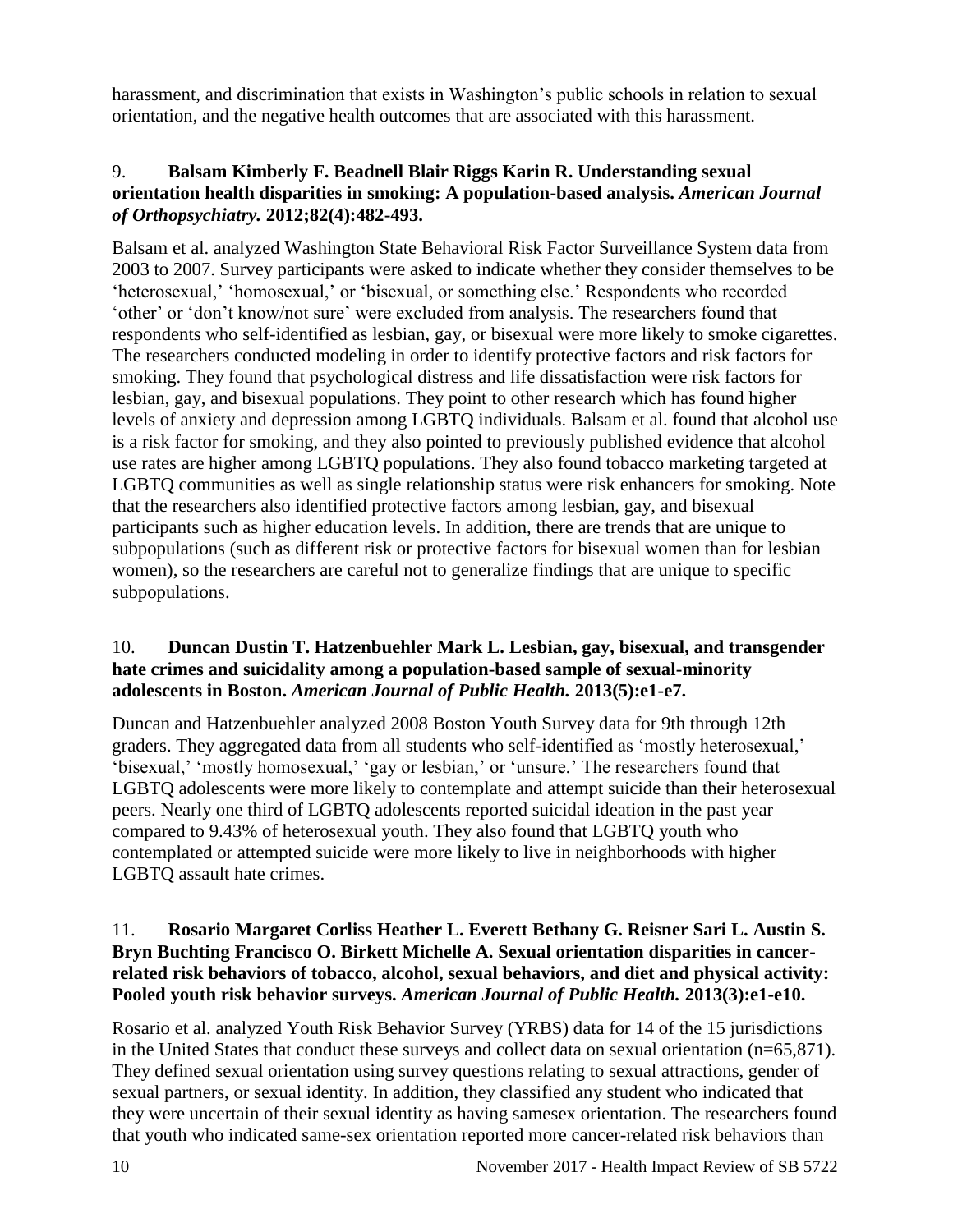did heterosexual students. For example, youth who indicated same-sex orientation were more likely to have a high BMI and to use substances such as alcohol, cigarettes, and other tobacco products.

#### 12. **Russell Stephen T. Everett Bethany G. Rosario Margaret Birkett Michelle A. Indicators of victimization and sexual orientation among adolescents: Analyses from youth risk behavior surveys.** *American Journal of Public Health.* **2013(2):e1-e7.**

Russell et al. analyzed YRBS data from 13 jurisdictions that collect YRBS surveys and measured either sexual orientation identification or gender of sexual partners (n=48,879). The data revealed that students who reported same-sex orientation in their identity or behavior were significantly more likely to report fighting, skipping school because they felt unsafe, and having property damaged or stolen while at school. LGBTQ youth also reported higher scores on indicators of victimization. The researchers also point out nuanced differences in outcomes between subpopulations of LGBTQ youth, indicating that it is important to consider the unique needs and experiences of each subpopulation.

#### <span id="page-12-1"></span>13. **Collier Kate L., van Beusekom Gabriël, Bos Henny M. W., et al. Sexual orientation and gender identity/expression related peer victimization in adolescence: A systematic review of associated psychosocial and health outcomes.** *Journal of Sex Research.* **2013;50(3- 4):299-317.**

In this systematic review, Collier et al. analyzed literature through the first half of 2012 with the aim of answering the question, "...what psychosocial and health outcomes are associated with peer victimization that is a) based on (actual or perceived) sexual orientation or gender identity or expression, or b) directed toward sexual and gender minority adolescents?" The authors searched four online databases and found 485 unique citations of which 39 met their inclusion criteria. Studies were a mix of qualitative and quantitative results and the majority of studies focused on adolescent populations. Findings from the included studies highlighted a number outcomes including school-related outcomes, alcohol/drug use and other risk behaviors, mental health outcomes, and other psychosocial and health outcomes. The authors main conclusion suggests that, "[d]espite the methodological diversity across studies, there is fairly strong evidence that peer victimization related to sexual orientation and gender identity or expression is associated with a diminished sense of school belonging and higher levels of depressive symptoms..."

## <span id="page-12-0"></span>14.*Report of the APA Task Force on Treatment of Gender Identity Disorder.* **American Psychiatric Association;2012.**

In this report by the American Psychiatric Association's (APA) Task Force on Gender Identity Disorder (GID), the task force presents the current status of the literature with the aim of answering the question, "...whether or not there is sufficient credible literature to support development by the APA of treatment recommendations for GID." The literature was divided into categories of gender variance in childhood, gender variance in adolescence, gender identity concerns in adulthood, and gender variance in persons with Somatic Disorders of Sex Development. Most relevant to this Health Impact Review were the task force findings regarding psychotherapy among adolescents. The task force indicates that, "[a]ttempts to engage the individual in more in-depth psychotherapy to "cure" them of their gender dysphoria are currently not considered fruitful by the mental health professionals with the most experience working in